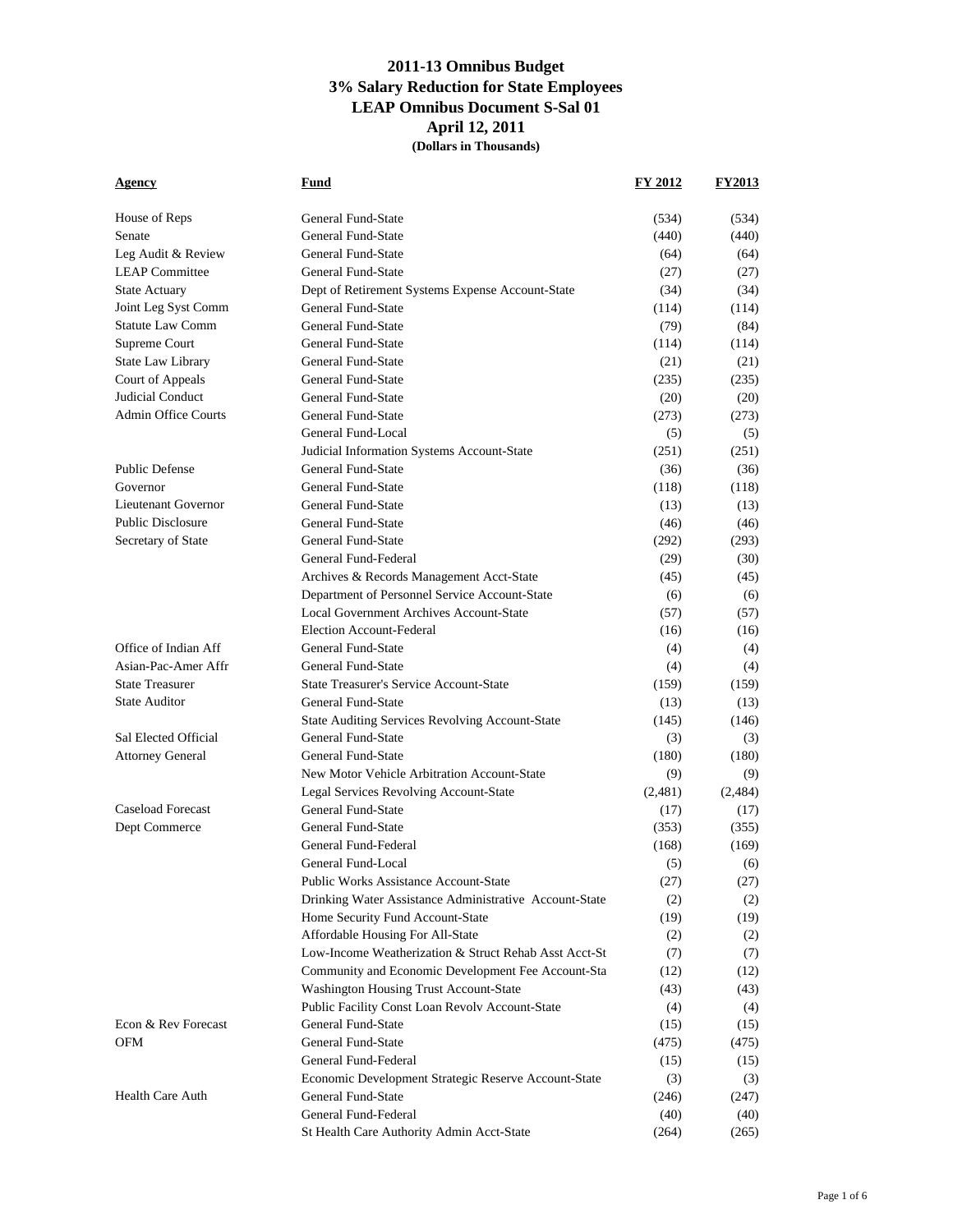**Agency Fund FY 2012 FY2013** Medical Aid Account-State (2) (2) Admin Hearings Administrative Hearings Revolving Account-State (329) (330) Dept of Personnel Department of Personnel Service Account-State (233) (234) State Lottery Comm Lottery Administrative Account-State (261) (262) Hispanic Affairs **General Fund-State** (4) (4) (4) African-Amer Affrs General Fund-State (4) (4) (4) Human Rights Comm General Fund-State (37) (37) (37) General Fund-Federal (29) (29) (29) Retirement Systems Dept of Retirement Systems Expense Account-State (436) (437) Investment Board State Investment Board Expense Account-State (264) (264) Revenue General Fund-State (2,049) (2,060) Timber Tax Distribution Account-State (55) (55) (55) Waste Reduction/Recycling/Litter Control-State (2) (2) State Toxics Control Account-State (1) (1) (1) Tax Appeals Board General Fund-State (29) (29) (29) (29) Minority & Women Bus OMWBE Enterprises Account-State (40) (42) Dept General Admin General Fund-State (2) (2) General Fund-Federal (2) (2) (2) General Administration Services Account-State (197) (197) (197) Dept Info Services General Fund-State (4) (4) Data Processing Revolving Account-State (45) (45) Insurance Commission General Fund-Federal (7) (7) Insurance Commissioner's Regulatory Account-State (475) (477) Bd of Accountancy **Certified Public Accountants' Account-State** (19) (19) (19) Horse Racing Comm Horse Racing Commission Operating Account-State (19) (19) Indust Insur Appeals Accident Account-State (168) (168) Medical Aid Account-State (168) (168) (168) Liquor Control Board Liquor Revolving Account-State (1,538) (1,544) Utilities/Transport General Fund-Local (19) (19) (19) (19) Public Service Revolving Account-State (292) (293) Pipeline Safety Account-State (19) (19) (19) Pipeline Safety Account-Federal (12) (13) Bd Volun Firefighter Vol Firefighters' & Reserve Officers' Admin Acct-State (8) (8) State Patrol General Fund-State (682) (687) Death Investigations Account-State (52) (52) County Criminal Justice Assistance Account-State (28) (28) Municipal Criminal Justice Assistance Account-State (13) (14) Fire Service Training Account-State (28) (28) (28) State Toxics Control Account-State (1) (1) (1) Fingerprint Identification Account-State (57) (58)

Criminal Justice Trn General Fund-State (69) (69) Dept Labor & Indust General Fund-State (219) (220)

> Asbestos Account-State (10) (10) (10) Electrical License Account-State (340) (341) Worker & Community Right-to-Know Account-State (16) (16) (16) Public Works Administration Account-State (43) (43) Manufactured Home Installation Training Account-State (2) (2) Accident Account-State (2,178) (2,184) Medical Aid Account-State (2,041) (2,047) Plumbing Certificate Account-State (16) (16) (16) Pressure Systems Safety Account-State (38) (38)

Licensing General Fund-State (21) (21) (21)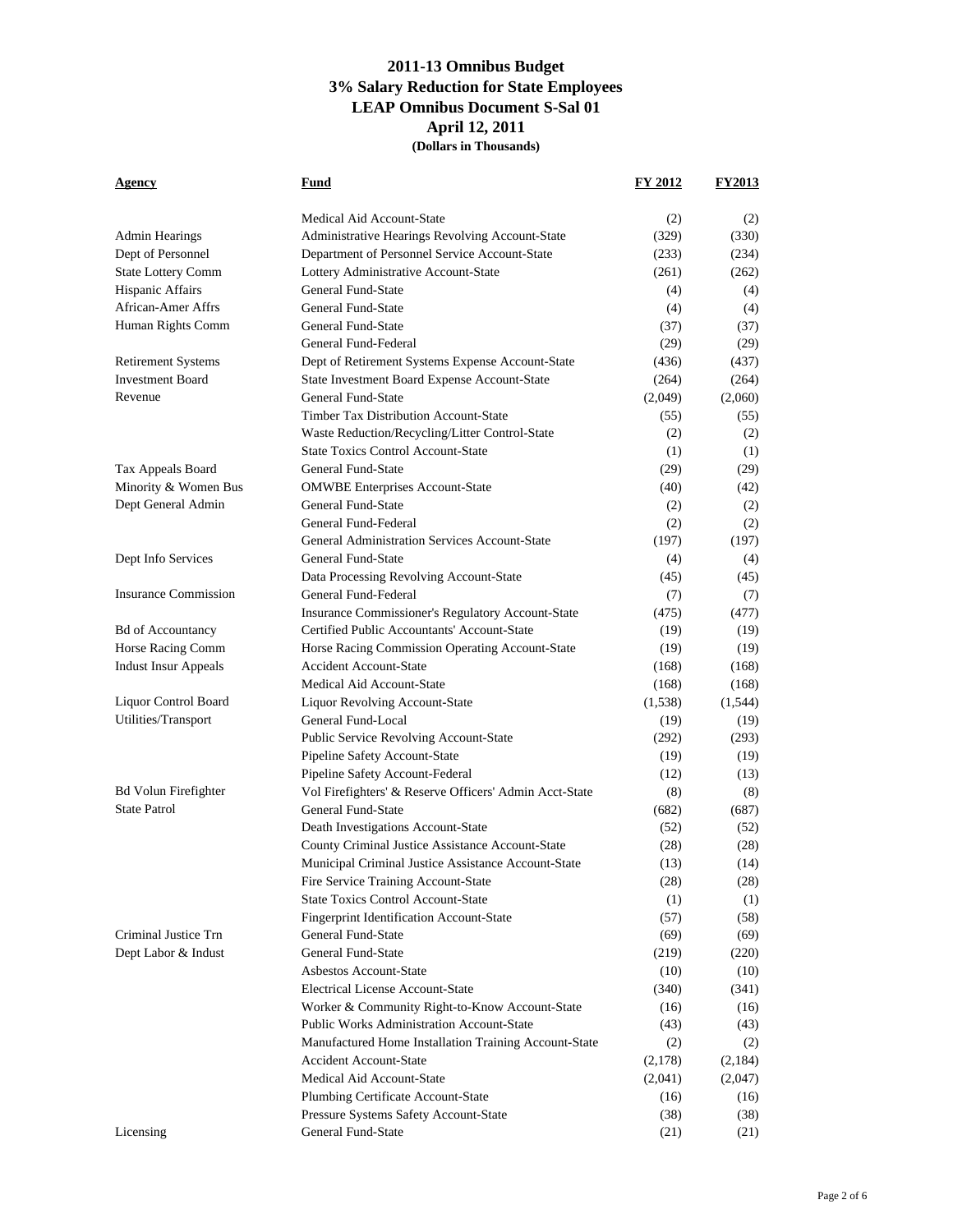| Agency                     | Fund                                                                            | FY 2012       | <b>FY2013</b> |
|----------------------------|---------------------------------------------------------------------------------|---------------|---------------|
|                            | Architects' License Account-State                                               | (5)           | (5)           |
|                            | Professional Engineers' Account-State                                           | (28)          | (28)          |
|                            | <b>Real Estate Commission Account-State</b>                                     | (91)          | (91)          |
|                            | Master License Account-State                                                    | (118)         | (118)         |
|                            | Uniform Commercial Code Account-State                                           | (23)          | (23)          |
|                            | Real Estate Appraiser Commission Account-State                                  | (15)          | (16)          |
|                            | Business & Professions Account-State                                            | (147)         | (147)         |
| Military Dept              | General Fund-State                                                              | (201)         | (202)         |
|                            | General Fund-Federal                                                            | (313)         | (315)         |
|                            | Enhanced 911 Account-State                                                      | (20)          | (20)          |
|                            | Disaster Response Account-State                                                 | (27)          | (27)          |
|                            | Worker & Community Right-to-Know Account-State                                  | (4)           | (4)           |
| <b>Ind Sentence Review</b> | General Fund-State                                                              | (33)          | (33)          |
| Public Empl Relation       | General Fund-State                                                              | (49)          | (49)          |
|                            | Department of Personnel Service Account-State                                   | (30)          | (30)          |
|                            | Higher Education Personnel Services Account-State                               | (2)           | (2)           |
| Social & Health Svcs       | General Fund-State                                                              | (21, 105)     | (21,226)      |
|                            | General Fund-Federal                                                            | (8,032)       | (8,079)       |
|                            | General Fund-Local                                                              | (23)          | (24)          |
|                            | General Fund-Medicaid                                                           | (965)         | (972)         |
|                            | Emergency Medical Services & Trauma Care Sys Trust-St                           | (1)           | (1)           |
|                            | Criminal Justice Treatment Account-State                                        | (4)           | (4)           |
|                            | Problem Gambling Account-State                                                  | (2)           | (2)           |
|                            | Traumatic Brain Injury Account-State                                            | (2)           | (2)           |
|                            | Juvenile Accountability Incentive Account-Federal                               | (1)           | (1)           |
|                            | Telecomm Devices for Hearing & Speech Impaired-State                            | (3)           | (3)           |
| Dept of Health             | General Fund-State                                                              | (665)         | (667)         |
|                            | General Fund-Federal                                                            | (1,086)       | (1,091)       |
|                            | General Fund-Local                                                              | (477)         | (480)         |
|                            | Hospital Data Collection Account-State                                          | (2)           |               |
|                            | <b>Health Professions Account-State</b>                                         | (718)         | (2)<br>(731)  |
|                            | Aquatic Lands Enhancement Account-State                                         | (2)           | (2)           |
|                            | Emergency Medical Services & Trauma Care Sys Trust-St                           | (8)           | (8)           |
|                            | Safe Drinking Water Account-State                                               |               |               |
|                            | Drinking Water Assistance Account-Federal                                       | (23)<br>(126) | (23)          |
|                            |                                                                                 |               | (126)         |
|                            | Waterworks Operator Certification-State                                         | (9)           | (9)           |
|                            | State Toxics Control Account-State<br>Medical Test Site Licensure Account-State | (41)          | (41)          |
|                            |                                                                                 | (15)          | (15)          |
|                            | Public Health Supplemental Account-Local                                        | (1)           | (1)           |
|                            | <b>Accident Account-State</b>                                                   | (6)           | (6)           |
|                            | Medical Aid Account-State<br>Tobacco Prevention and Control Account-State       | (2)           | (2)           |
|                            |                                                                                 | (30)          | (30)          |
| Veterans' Affairs          | General Fund-State                                                              | (119)         | (120)         |
|                            | General Fund-Federal                                                            | (441)         | (444)         |
|                            | General Fund-Local                                                              | (304)         | (306)         |
|                            | Veterans' Innovations Program Account-State                                     | (3)           | (3)           |
|                            | Veteran Estate Management Account-Local                                         | (8)           | (8)           |
| Corrections                | General Fund-State                                                              | (13, 859)     | (13,916)      |
| Svcs for the Blind         | General Fund-State                                                              | (26)          | (26)          |
|                            | General Fund-Federal                                                            | (111)         | (111)         |
| Sentencing Guideline       | General Fund-State                                                              | (16)          | (16)          |
| <b>HEC Board</b>           | General Fund-State                                                              | (96)          | (96)          |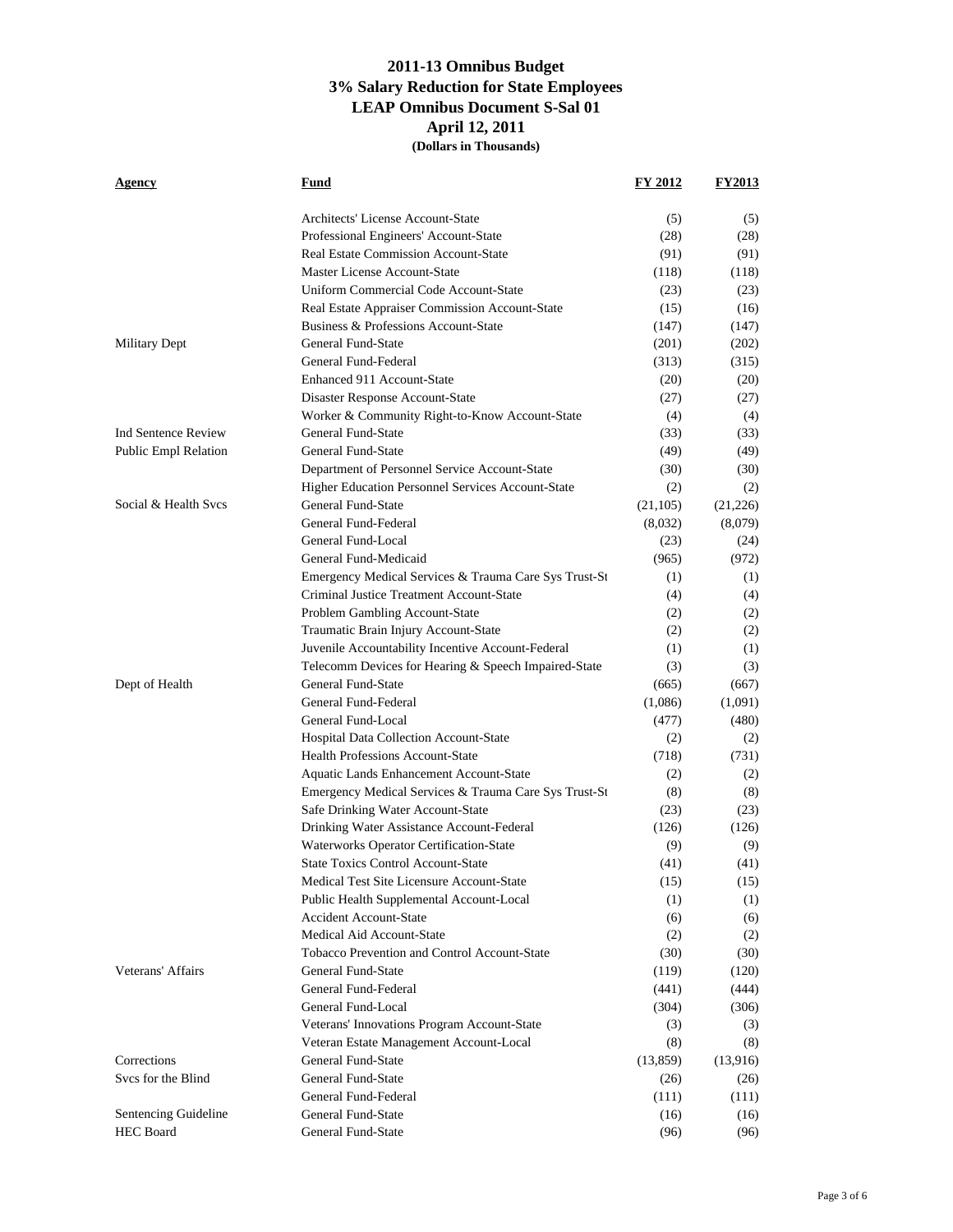| <u>Agency</u>                                | Fund                                                                            | FY 2012      | <b>FY2013</b> |
|----------------------------------------------|---------------------------------------------------------------------------------|--------------|---------------|
|                                              |                                                                                 |              |               |
|                                              | General Fund-Federal                                                            | (19)         | (19)          |
|                                              | <b>Education Legacy Trust Account-State</b>                                     | (3)          | (3)           |
| <b>Public Schools</b>                        | General Fund-State                                                              | (509)        | (510)         |
|                                              | General Fund-Federal                                                            | (282)        | (283)         |
|                                              | <b>Education Legacy Trust Account-State</b>                                     | (11)         | (11)          |
| School for the Blind                         | General Fund-State                                                              | (113)        | (114)         |
|                                              | General Fund-Local                                                              | (5)          | (5)           |
| Child Deaf Hrng Loss                         | General Fund-State<br>General Fund-State                                        | (99)         | (99)          |
| Workforce Trng/Ed Bd                         | General Fund-Federal                                                            | (27)         | (27)          |
| Arch/Historic Preser                         |                                                                                 | (13)         | (13)          |
|                                              | General Fund-State                                                              | (23)         | (23)          |
|                                              | General Fund-Federal                                                            | (12)         | (12)          |
| Dept Early Learning                          | General Fund-State                                                              | (96)         | (96)          |
|                                              | General Fund-Federal                                                            | (303)        | (305)         |
| U W                                          | General Fund-State                                                              | (11,990)     | (12,022)      |
|                                              | <b>Accident Account-State</b><br>Medical Aid Account-State                      | (48)         | (48)          |
|                                              |                                                                                 | (41)         | (41)          |
| W S U                                        | General Fund-State                                                              | (6,666)      | (6,673)       |
|                                              | <b>Education Legacy Trust Account-State</b>                                     | (464)        | (464)         |
| E W U                                        | General Fund-State                                                              | (1,627)      | (1,630)       |
| C W U                                        | General Fund-State                                                              | (1,777)      | (1,782)       |
| TESC                                         | General Fund-State                                                              | (960)        | (960)         |
| SIRTI<br>W W U                               | General Fund-State<br>General Fund-State                                        | (33)         | (33)          |
|                                              | General Fund-State                                                              | (2,517)      | (2,521)       |
| <b>Arts Commission</b>                       | General Fund-Local                                                              | (21)         | (21)          |
|                                              | General Fund-State                                                              | (1)          | (1)           |
| <b>Historical Society</b><br>East WA St Hist | General Fund-State                                                              | (52)         | (52)          |
| Columbia River Gorge                         | General Fund-State                                                              | (36)         | (36)          |
|                                              | General Fund-Federal                                                            | (7)          | (7)           |
|                                              | General Fund-Local                                                              |              | (1)           |
|                                              | General Fund-State                                                              | (7)          | (14)          |
| Dept of Ecology                              | General Fund-Federal                                                            | (861)        | (863)         |
|                                              | General Fund-Local                                                              | (502)        | (503)         |
|                                              | <b>Reclamation Account-State</b>                                                | (36)         | (36)          |
|                                              | Flood Control Assistance Account-State                                          | (30)         | (30)          |
|                                              | Waste Reduction/Recycling/Litter Control-State                                  | (15)<br>(74) | (15)<br>(74)  |
|                                              | St/Loc Impr Rev Acct Water Supply Facilities-State                              |              |               |
|                                              | Freshwater Aquatic Algae Control Account-State                                  | (4)<br>(1)   | (4)<br>(1)    |
|                                              | Site Closure Account-State                                                      | (8)          | (8)           |
|                                              | Wood Stove Education & Enforcement Account-State                                | (1)          | (1)           |
|                                              | Worker & Community Right-to-Know Account-State                                  | (16)         | (16)          |
|                                              | <b>State Toxics Control Account-State</b>                                       | (824)        | (827)         |
|                                              | <b>State Toxics Control Account-Local</b>                                       |              |               |
|                                              | <b>Local Toxics Control Account-State</b>                                       | (5)<br>(60)  | (5)<br>(61)   |
|                                              | Water Quality Permit Account-State                                              | (333)        |               |
|                                              |                                                                                 | (37)         | (334)         |
|                                              | Underground Storage Tank Account-State<br><b>Biosolids Permit Account-State</b> | (17)         | (37)<br>(17)  |
|                                              | Hazardous Waste Assistance Account-State                                        | (59)         | (59)          |
|                                              | Air Pollution Control Account-State                                             | (11)         | (11)          |
|                                              | Oil Spill Prevention Account-State                                              | (97)         | (97)          |
|                                              | Air Operating Permit Account-State                                              | (27)         | (27)          |
|                                              |                                                                                 |              |               |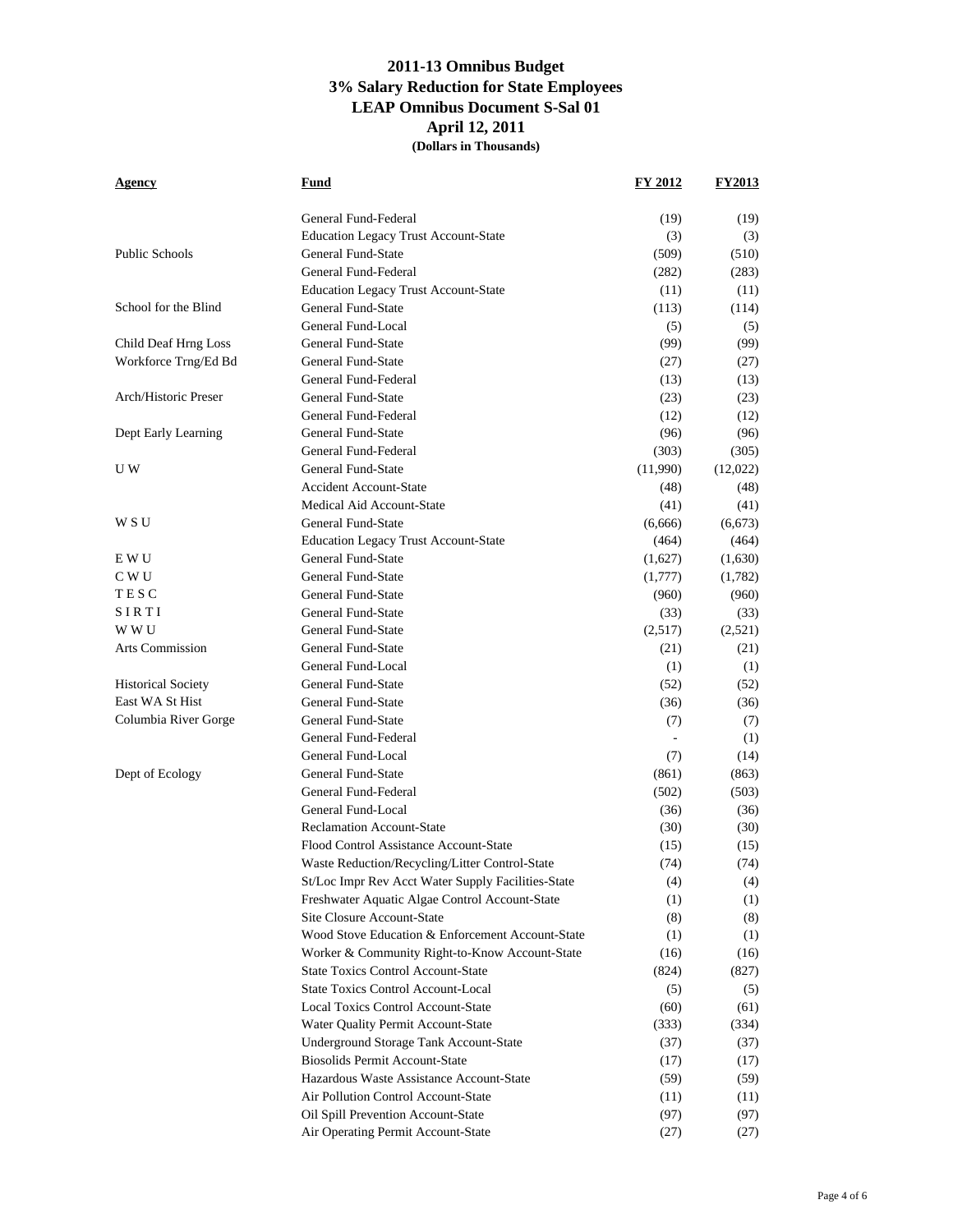| Agency                     | <u>Fund</u>                                            | FY 2012 | <b>FY2013</b> |
|----------------------------|--------------------------------------------------------|---------|---------------|
|                            | Freshwater Aquatic Weeds Account-State                 | (3)     | (3)           |
|                            | Water Pollution Control Revolving Account-State        | (6)     | (6)           |
|                            | Water Pollution Control Revolving Account-Federal      | (21)    | (21)          |
| Pollution Liab Insur       | Pollution Liab Insurance Prog Trust Account-State      | (6)     | (6)           |
| Parks & Rec Comm           | General Fund-State                                     | (864)   | (868)         |
|                            | General Fund-Federal                                   | (25)    | (25)          |
|                            | Winter Recreation Program Account-State                | (3)     | (3)           |
|                            | Off Road Vehicle Account-State                         | (3)     | (3)           |
|                            | Snowmobile Account-State                               | (6)     | (6)           |
|                            | Parks Renewal and Stewardship Account-State            | (82)    | (83)          |
| Rec & Conservation         | General Fund-State                                     | (17)    | (17)          |
|                            | General Fund-Federal                                   | (15)    | (15)          |
|                            | <b>Recreation Resources Account-State</b>              | (67)    | (67)          |
| Env & Land Use Hrg         | General Fund-State                                     | (50)    | (50)          |
| <b>Conservation Comm</b>   | General Fund-State                                     | (41)    | (41)          |
| Fish & Wildlife            | General Fund-State                                     | (749)   | (750)         |
|                            | General Fund-Federal                                   | (505)   | (506)         |
|                            | General Fund-Local                                     | (255)   | (256)         |
|                            | Off Road Vehicle Account-State                         | (1)     | (1)           |
|                            | Aquatic Lands Enhancement Account-State                | (45)    | (45)          |
|                            | Recreational Fisheries Enhancement-State               | (15)    | (15)          |
|                            | Warm Water Game Fish Account-State                     | (23)    | (23)          |
|                            | Aquatic Invasive Species Enforcement Account-State     | (3)     | (3)           |
|                            | Aquatic Invasive Species Prevention Account-State      | (7)     | (7)           |
|                            | Wildlife Account-State                                 | (716)   | (718)         |
|                            | Special Wildlife Account-State                         | (5)     | (5)           |
|                            | Special Wildlife Account-Federal                       | (1)     | (1)           |
|                            | Oil Spill Prevention Account-State                     | (10)    | (10)          |
|                            | <b>Oyster Reserve Land Account-State</b>               | (2)     | (2)           |
| <b>Puget Sound Partner</b> | <b>General Fund-State</b>                              | (42)    | (42)          |
|                            | General Fund-Federal                                   | (16)    | (16)          |
|                            | Aquatic Lands Enhancement Account-State                | (2)     | (2)           |
|                            | <b>State Toxics Control Account-State</b>              | (23)    | (23)          |
| <b>DNR</b>                 | General Fund-State                                     | (520)   | (522)         |
|                            | General Fund-Federal                                   | (67)    | (67)          |
|                            | General Fund-Local                                     | (2)     | (2)           |
|                            | <b>Forest Development Account-State</b>                | (446)   | (448)         |
|                            | Off Road Vehicle Account-State                         | (38)    | (38)          |
|                            | Surveys and Maps Account-State                         | (17)    | (17)          |
|                            | Aquatic Lands Enhancement Account-State                | (64)    | (64)          |
|                            | Resource Management Cost Account-State                 | (699)   | (702)         |
|                            | Surface Mining Reclamation Account-State               | (20)    | (21)          |
|                            | Forest and Fish Support Account-State                  | (2)     | (2)           |
|                            | Aquatic Land Dredged Material Disposal Site Acct-State | (2)     | (2)           |
|                            | NOVA Program Account-State                             | (9)     | (10)          |
|                            | Derelict Vessel Removal Account-State                  | (1)     | (1)           |
|                            | Agricultural College Trust Management Account-State    | (20)    | (20)          |
| Agriculture                | General Fund-State                                     | (204)   | (204)         |
|                            | General Fund-Federal                                   | (100)   | (101)         |
|                            | Aquatic Lands Enhancement Account-State                | (9)     | (9)           |
|                            | <b>State Toxics Control Account-State</b>              | (26)    | (26)          |
|                            | Water Quality Permit Account-State                     | (1)     | (1)           |